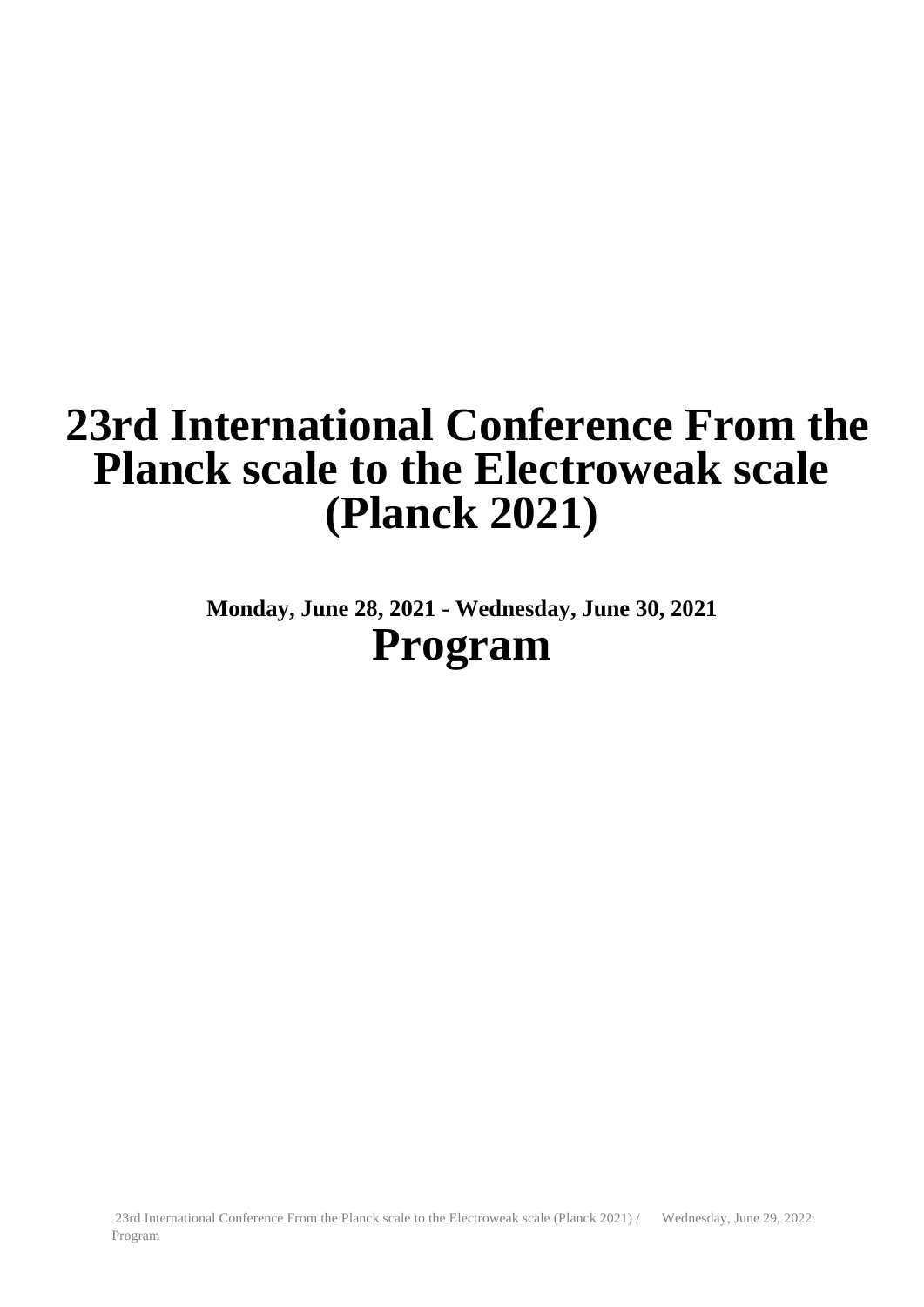## Table of contents

|  | Beyond the Standard Model (and according to the control of the standard Model (and according to the standard Model) (and according to the standard Model) (and according to the standard Model) (and according to the standard |  |
|--|--------------------------------------------------------------------------------------------------------------------------------------------------------------------------------------------------------------------------------|--|
|  |                                                                                                                                                                                                                                |  |
|  |                                                                                                                                                                                                                                |  |
|  | Beyond the Standard Model (and according to the control of the standard Model (and according to the standard Model) (and according to the standard Model) (and according to the standard Model) (and according to the standard |  |
|  |                                                                                                                                                                                                                                |  |
|  |                                                                                                                                                                                                                                |  |
|  |                                                                                                                                                                                                                                |  |
|  |                                                                                                                                                                                                                                |  |
|  |                                                                                                                                                                                                                                |  |
|  |                                                                                                                                                                                                                                |  |
|  |                                                                                                                                                                                                                                |  |
|  | Quantum algorithms and technologies (and the contract of the contract of the state of the state of the state of the state of the state of the state of the state of the state of the state of the state of the state of the st |  |
|  |                                                                                                                                                                                                                                |  |
|  |                                                                                                                                                                                                                                |  |
|  |                                                                                                                                                                                                                                |  |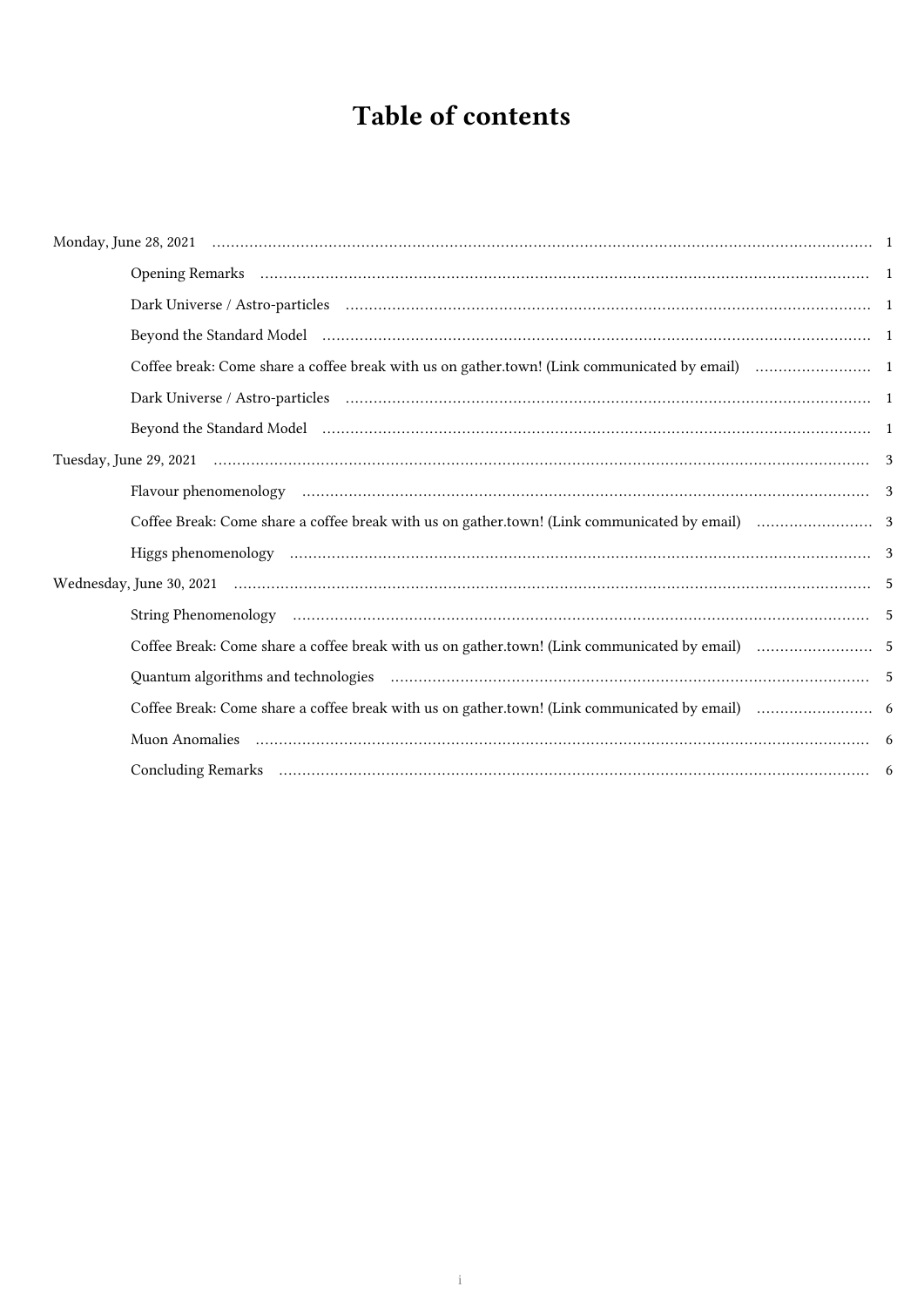## **Monday, June 28, 2021**

## **Opening Remarks (11:45 AM - 12:00 PM)**

**-Conveners: Abel, Steven (IPPP)**

### **Dark Universe / Astro-particles (12:00 PM - 1:40 PM)**

## **[1] Dark Matter Hunting in 2021 – How do you look for something when you don't know what it is? (12:00 PM)**

#### *Presenter: FAIRBAIRN, Malcolm (King's College London)*

The Search for clues as to the nature of Dark Matter continues in more varied and novel ways than ever before and has never been more challenging nor more stimulating. In this talk I will describe a variety of approaches that have been worked on over the past years, focusing shamelessly on those I have been involved in personally. We can learn about dark matter through observations of dwarf galaxies, by trying to explain anomalies at particle physics experiments (both collider and direct detection experiments), and also by looking at the impact of the dark sector on relics left over from the big bang in the form of nuclei and gravitational waves. I will also discuss some of the other physics which may emerge along the way and briefly comment on what we can expect from the future.

## **[2] The quest for the origin of matter (12:50 PM)**

#### *Presenter: DREWES, Marco*

Observations strongly indicate that the baryonic matter in the observable universe is the remnant of a matter-antimatter asymmetry in the primordial plasma, which cannot be explained by the Standard Model of particle physics. If the new particles that are responsible for this asymmetry have masses below the TeV scale they may be discovered within the next decade. Using the example of low scale leptogenesis, we demonstrate that observables from different experiments can be combined to test the hypothesis that these particles are indeed the origin of matter. A key ingredient are state-of-the art simulations of processes in the early universe to make predictions for the properties of the new particles based on the requirement to explain the observed baryon-to-photon ratio.

## **Beyond the Standard Model (1:40 PM - 2:30 PM)**

## **[6] Axion Strings in the Sky (1:40 PM)**

#### *Presenter: AGRAWAL, Prateek*

I will present some remarkable signals of axion strings coupled to photons. There are compelling theoretical motivations to expect axion strings that persist in the sky today. There is a model-independent polarization rotation of CMB photons in the string background, equal to \$\alpha {em}\$ up to a rational number related to the fundamental unit of electromagnetic charge. This manifests itself as a rotation of E-modes in the CMB polarization to B-modes. The current CMB experimental sensitivity to this rotation is about 1%, with many orders of magnitude improvement expected for future experiments. As these strings pass through galactic magnetic fields, they build up localized charge and current density traveling along the string. This sets up a cosmological plasma collider where collisions can occur at very high energies and produce spectacular astrophysical signals.

## **Coffee break: Come share a coffee break with us on gather.town! (Link communicated by email) (2:30 PM - 3:30 PM)**

## **Dark Universe / Astro-particles (3:30 PM - 4:20 PM)**

#### **[3] Detecting Dark Matter in Celestial Bodies (3:30 PM)**

#### *Presenter: LEANE, Rebecca*

Stars and planets can be ideal playgrounds to discover dark matter. In this talk, I will review a range of dark matter searches using celestial objects, including neutron stars, exoplanets, solar-system planets, and our Sun. I will discuss different search strategies, their opportunities and limitations, and the interplay of regimes where different celestial objects are optimal detectors.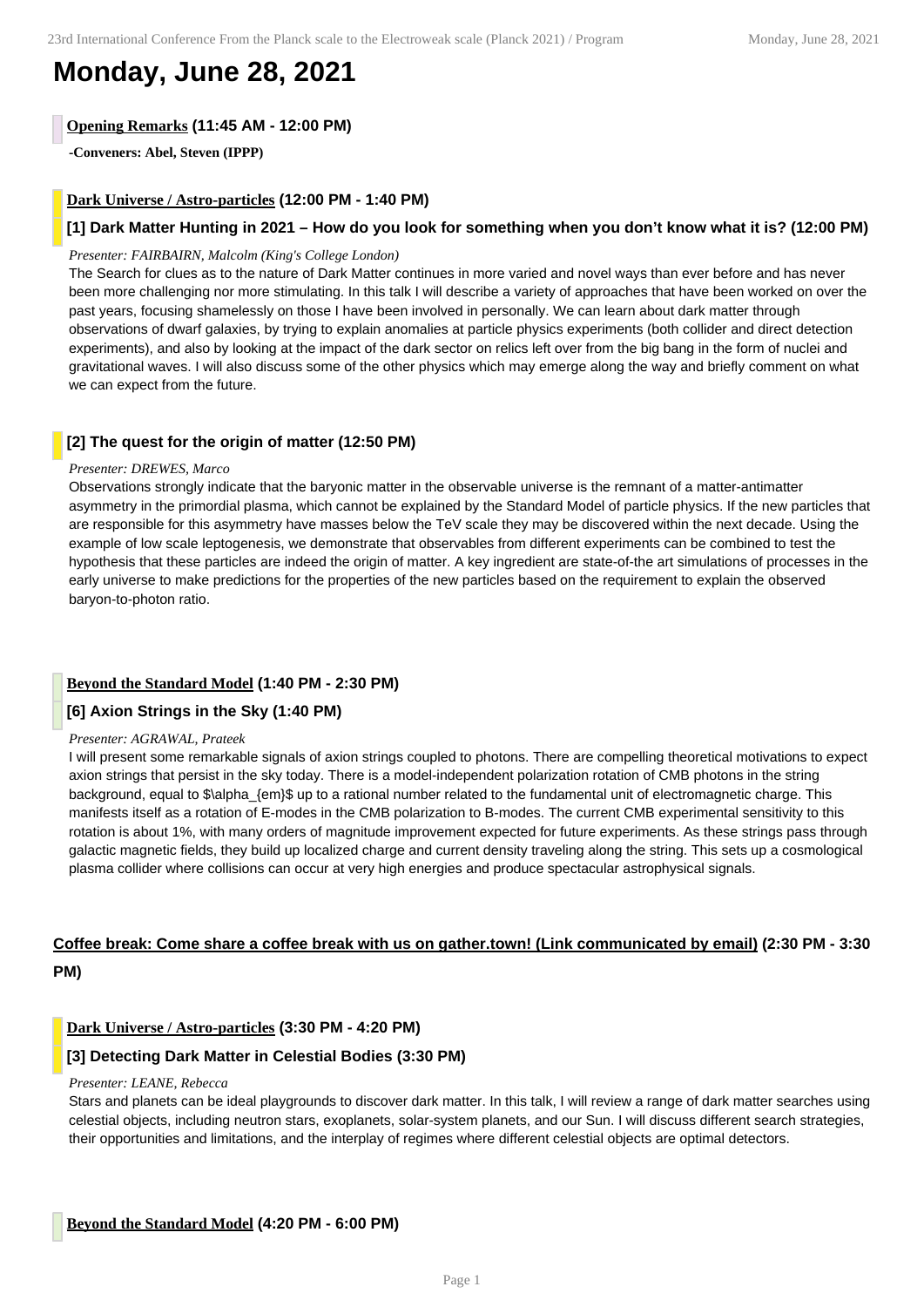## **[4] Bounce of Nothing (4:20 PM)**

*Presenter: GARCIA GARCIA, Isabel*

## **[5] Amplitudes for Monopoles (5:10 PM)**

#### *Presenter: TELEM, Ofri*

On-shell methods are particularly suited for exploring the scattering of electrically and magnetically charged objects, for which there is no local and Lorentz invariant Lagrangian description. In this paper we show how to construct a Lorentz-invariant S-matrix for the scattering of electrically and magnetically charged particles. A key ingredient is a revision of our fundamental understanding of multi-particle representations of the Poincaré group. Surprisingly, the asymptotic states for electric-magnetic scattering transform with an additional little group phase, associated with pairs of electrically and magnetically charged particles. The corresponding "pairwise helicity" is identified with the quantized "cross product" of charges, e1g2 − e2g1, for every charge-monopole pair, and represents the extra angular momentum stored in the asymptotic electromagnetic field. We define a new kind of pairwise spinor-helicity variable, which serves as an additional building block for electric-magnetic scattering amplitudes. We then construct the most general 3-point S-matrix elements, as well as the full partial wave decomposition for the 2  $\rightarrow$  2 fermion-monopole S-matrix. In particular, we derive the famous helicity flip in the lowest partial wave as a simple consequence of a generalized spin-helicity selection rule, as well as the full angular dependence for the higher partial waves. Our construction provides a significant new achievement for the on-shell program, succeeding where the Lagrangian description has so far failed.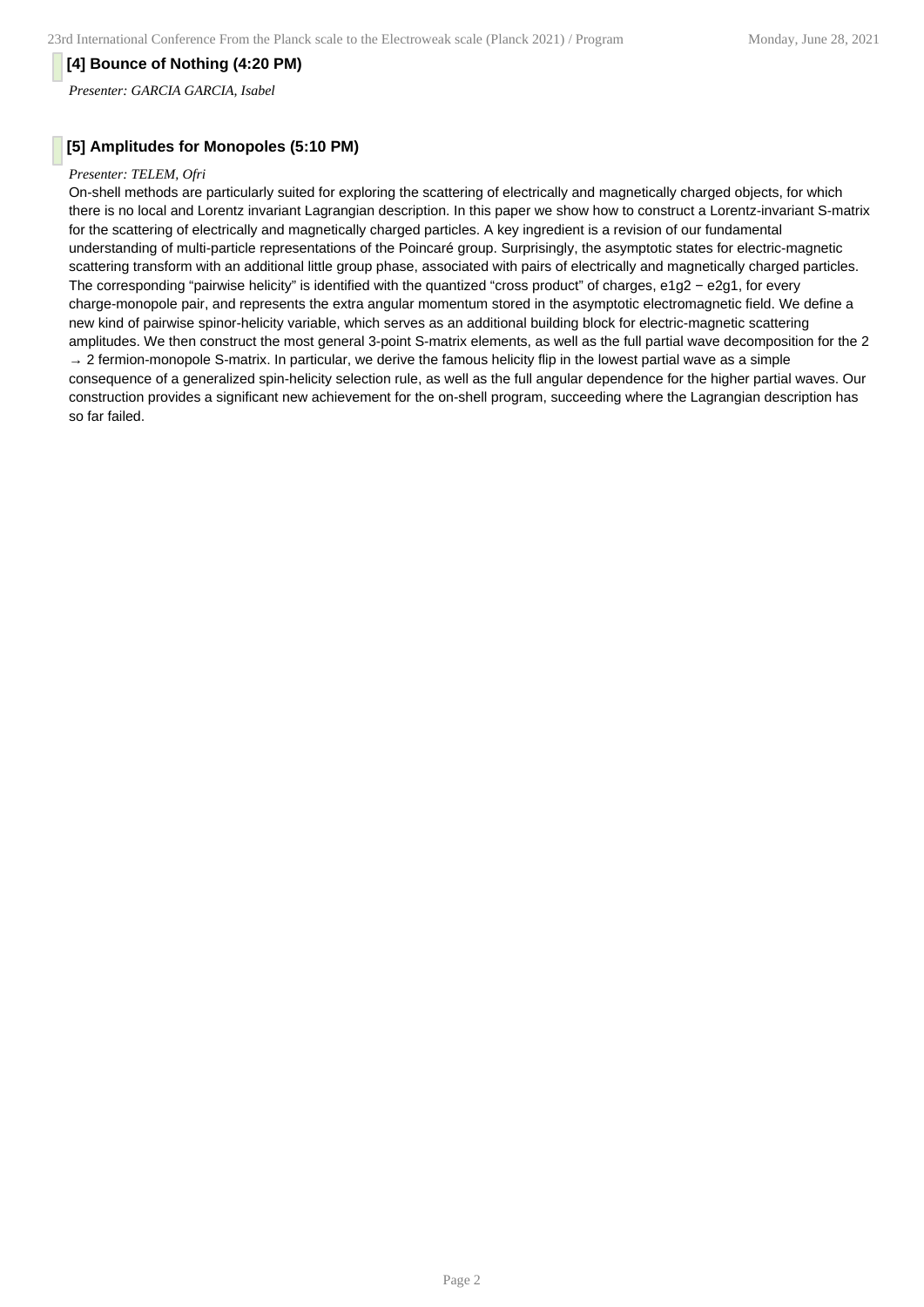## **Tuesday, June 29, 2021**

## **Flavour phenomenology (12:00 PM - 2:30 PM)**

## **[7] B-Mesogenesis: Baryogenesis and Dark Matter from B Mesons (12:00 PM)**

#### *Presenter: ESCUDERO, Miguel*

I will present a new mechanism for Baryogenesis and Dark Matter production: B-Mesogenesis. Within the B-Mesogenesis paradigm, both the dark matter relic abundance and the baryon asymmetry of the Universe arise from the CP violating oscillations of B mesons and their subsequent decays in the early Universe. This mechanism would have distinctive experimental signals that I will discuss in detail: i) the new decay mode of B mesons into a baryon and missing energy and ii) a positive semileptonic asymmetry in neutral B meson decays. I will discuss the reach of current collider experiments to these signatures, and I will show that a combination of measurements at Belle II, LHCb, ATLAS & CMS can fully test B-Mesogenesis.

## **[8] Flavour Anomalies: Hints for BSM physics in expected and unexpected places (12:50 PM)**

#### *Presenter: VAN DYK, Danny (TU München)*

Quark flavour physics has received a lot of attention over the last decade. The influx of attention is driven by the so-called flavour anomalies: a series of statistically significant tensions between Standard Model predictions and measurements, shy of the celeberated 5 sigma significance. I will review the status of the so-called "b anomalies", a subset of the flavour anomalies, and provide context for the theoretical information required for their interpretation.

## **[9] Neutrinos as a Window to New Physics (1:40 PM)**

#### *Presenter: KOPP, Joachim*

We discuss some of the manifold ways in which neutrino experiments can be leveraged to probe physics beyond the Standard Model. Topics covered will include searches for light dark sectors, constraints on Standard Model Effective Field Theory (SMEFT) using LHC neutrinos, and neutrino magnetic moments. In the latter case, we highlight interesting connections to the muon g-2 anomaly and to some of the quark flavor anomalies.

## **Coffee Break: Come share a coffee break with us on gather.town! (Link communicated by email) (2:30 PM - 3:30 PM)**

## **Higgs phenomenology (3:30 PM - 6:00 PM)**

## **[10] The SMEFT program at the LHC (3:30 PM)**

#### *Presenter: BRIVIO, Ilaria*

The LHC experiments are entering a precision era, where the sensitivity to indirect effects of new physics, i.e. discrepancies between data and SM predictions, will increase substantially. Searches for these signals are most conveniently performed within the framework of the Standard Model Effective Field Theory (SMEFT), that allows to implement a very ambitious program: a systematic search for inconsistencies with SM predictions in a large number of different processes, from which "agnostic" information about new physics can be extracted via a combined SMEFT interpretation. I will review the current status of this effort, that has seen important theoretical and experimental advancements in recent years. I will focus in particular on studies in the Higgs sector and on the complementarities between Higgs, electroweak and top quark processes.

## **[12] Prospects for Higgs measurements at future colliders (4:20 PM)**

#### *Presenter: MANGANO, Michelangelo (CERN)*

I review the potential of future colliders to improve the knowledge of Higgs properties, emphasizing the synergy and complementarity between lepton and hadron facilities.

## **[11] Higgs Physics at Future(^2) Colliders (5:10 PM)**

#### *Presenter: FRANCESCHINI, Roberto (Rome 3 University)*

I will discuss where do we stand in the task of characterizing the Higgs boson at LHC, the future prospects to learn more from the HL-LHC and future colliders presently under study. I will focus in particular on the long term goals in the exploration of Higgs boson properties and and possible lessons to be learned about electroweak symmetry breaking.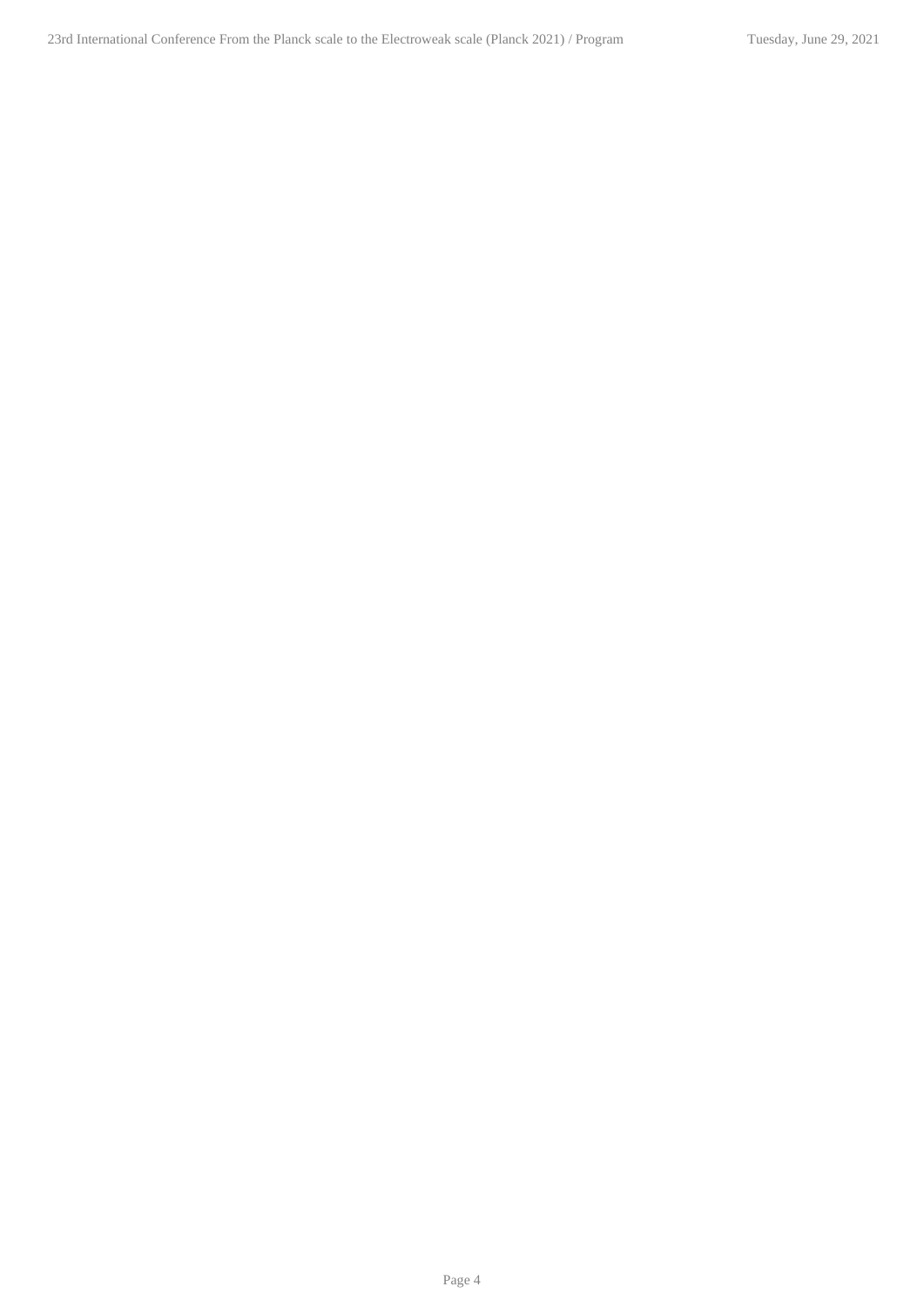## **Wednesday, June 30, 2021**

## **String Phenomenology (12:00 PM - 2:30 PM)**

## **[14] Bootstrapping Cosmological Correlations (12:00 PM)**

#### *Presenter: BAUMANN, Daniel*

Cosmology is famously an observational rather than an experimental science. No experimentalists were present in the early universe, and the birth and subsequent evolution of the universe cannot be repeated. Instead, we can only measure the spatial correlations between cosmological structures at late times. A central challenge of modern cosmology is to construct a consistent "history" of the universe that explains these correlations. In the last few years, a new bootstrap approach was developed to understand this history using physical consistency conditions alone. In this talk, I will describe the basic idea behind this "cosmological bootstrap" and explain why it promises new insights into the physics of the very early universe.

## **[15] SU(3)-Holonomy and SU(3)-Structure metrics from Machine Learning (12:50 PM)**

#### *Presenter: ANDERSON, Lara B.*

The metric on the compact internal geometry of a string compacitification has long stood as an important missing piece in the study of low energy physics arising from string theory. I will review recent progress using machine learning to approximate Calabi-Yau and SU(3)-structure metrics, including for the first time their dependence. These methods are demonstrated for Calabi-Yau as well as SU(3)-structure manifolds.

## **[13] Light Fermions and the Swampland (1:40 PM)**

#### *Presenter: VALENZUELA, Irene*

Quantum gravity can have important implications for Particle Physics and Cosmology. In this talk, I will describe the state-of-the-art and phenomenological implications of the AdS Distance conjecture and the Non-susy AdS Instability conjecture. In particular, we consider constraints on D-dimensional theories in Minkowski, dS and AdS backgrounds in the light of these swampland conjectures as applied to their compacti cation in a circle. For Minkowski and dS vacua the results may be summarized by a light fermion conjecture which states that in theories with a positive first non-vanishing supertrace \$(-1)^{k+1}Str(M^{2k}) > 0\$, a surplus of light fermions with mass \$m\_f < \Lambda\_D^{1/D}\$ must be present, where \$\Lambda\_D\$ is the cosmological constant. The case of AdS can be made consistent with the mild but not the strong version of the AdS Distance conjecture. I will also apply the above constraints to the Standard Model of particle physics, obtaining that it would be inconsistent in Minkowski space but consistent in dS if the lightest neutrino is Dirac and lighter than the cosmological constant scale, unless there is light fermionic dark matter. This can be translated to an upper bound on the EW scale which may shed some light into the naturalness issues observed in our universe.

## **Coffee Break: Come share a coffee break with us on gather.town! (Link communicated by email) (2:30 PM - 3:00 PM)**

#### **Quantum algorithms and technologies (3:00 PM - 4:40 PM)**

## **[16] New Technologies for Dark Matter Detection (3:00 PM)**

#### *Presenter: HOCHBERG, Yonit*

The exploration of dark matter beyond the WIMP is of vital importance towards resolving the identity of dark matter. I will discuss new proposals for the direct detection of light dark matter which hold much promise. These include the use of superconducting nanowires, two-dimensional targets such as graphene, and heavy fermion materials. Considering dark matter interactions with these targets, I will demonstrate the potential of the light dark matter direct detection program in upcoming years.

#### **[17] Quantum Technologies for New-physics Searches (3:50 PM)**

#### *Presenter: SAFRONOVA, Marianna*

The extraordinary advances in quantum control of matter and light have been transformative for precision measurements enabling probes of the most basic laws of Nature to gain a fundamental understanding of the physical Universe. Exceptional versatility, inventiveness, and rapid development of precision experiments supported by continuous technological advances and improved atomic and molecular theory led to rapid development of many avenues to explore new physics. I will give an overview of atomic and molecular physics searches for physics beyond the standard model and then focus on dark matter searches with atomic and nuclear clocks.